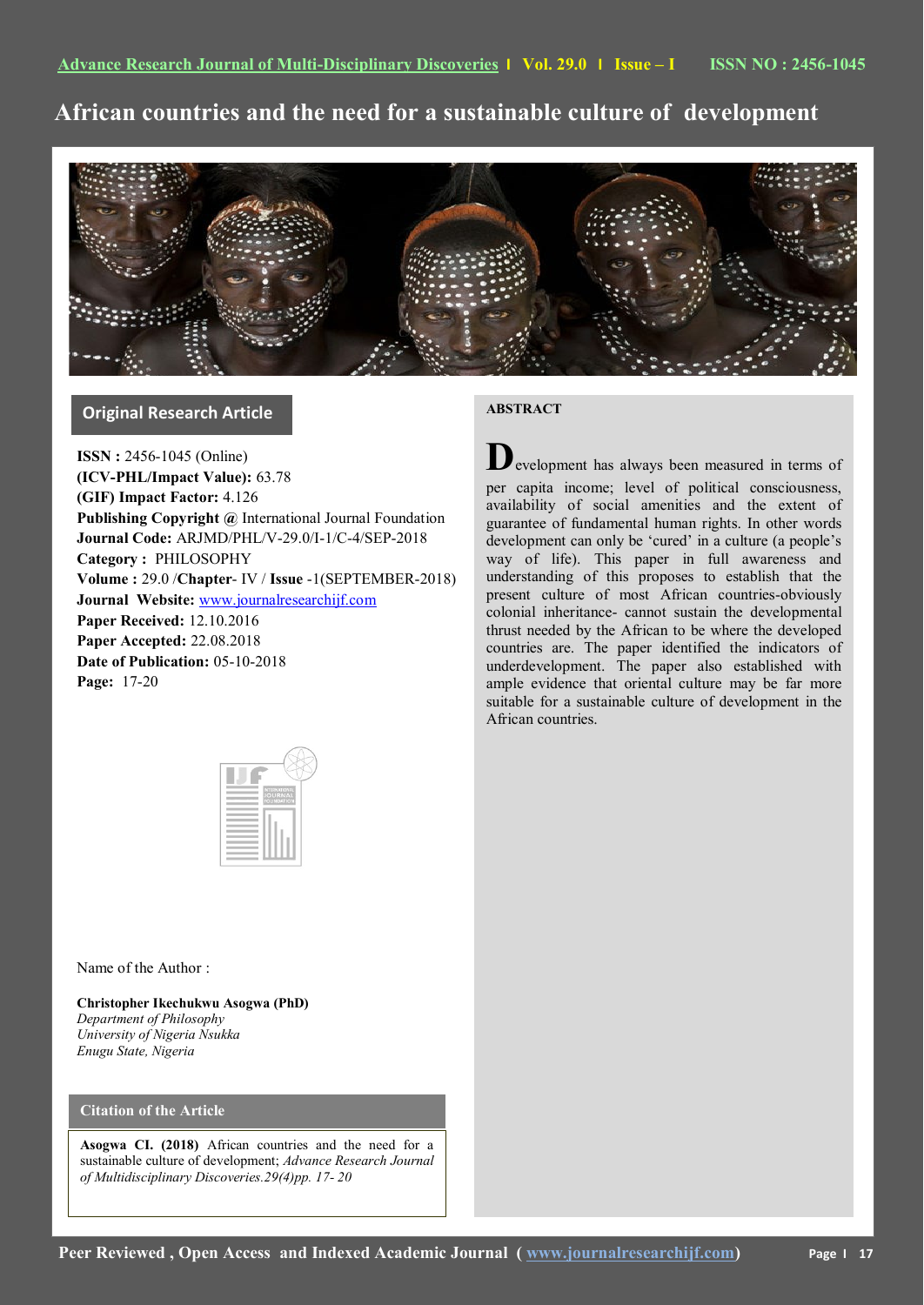### **I. INTRODUCTION**

Development has always been measured in terms of per capita income; level of political consciousness, availability of social amenities the extent of the guarantee of fundamental human rights. Hence, "Development refers to the integrated gradual and orderly unfolding which include emergence and/or expansion of capacity of provision of greater functioning ability" (Asogwa and Okwudili, 2009: 47). In other words development can only be possible in a culture (as a way of life). Therefore, in full awareness and understanding of this, there is the purposeful need to establish that the present culture of most African countriesobviously colonial inheritance- cannot sustain the developmental thrust needed by the African to be where the developed countries are. There should be noted the indicators of underdevelopment in most African countries- wars, hunger, high level of illiteracy, corruption, crimes, near absence of required infrastructure, lack of power and near absence of social amenities and the lack of all antecedents that necessitated the evolution of modern states. It could also be established with ample evidence that cultures other than western may be far more suitable for a sustainable development in the African countries.

There are certain categorical imperatives of development, whichever way one would want to look at development from. These imperatives include (but should not be restricted therein) the following facts:

- Every idea of development must be about increase in per capita income.
- It is about the chances of members at any given time in a state or any given polities have to reach selfactualization.
- It is about having what it takes to be fully functional as normal human beings.
- It is about (a process) of moving from the past, to the present and then to the future via science and technology.
- It involves changes, modernity and improvement in the social life of the individual members of a state and the society in general through adequate provision of social amenities.
- It is about the guarantee of everyman in the state the wherewithal of active political life with attendant preservation and respect for fundamental rights of citizens of the state.
- It is about security of life and properties of individual members of the state and more to that provision of freedom to engage in legal economic activities.

Hence, if one should use the above imperatives of development as indices of measuring development then it would be seen as obvious that most African countries are classified as under-developed, undeveloped or developing countries. It is obvious that development is culture imbedded. This is so since the idea, understanding and pursuit of development must stem from 'peoples' way of life'. that is to say that a people's ideas of living values, religion, ethics, metaphysics, ideals (unseen aspects of culture) and their practices of living- the houses they live in, foods they eat, their utensils, their means of transportation, their clothing, which forms the material aspects of every culture propel and continuously shape a people"s idea, understanding and pursuit of development.

In this fast-changing (dynamic and/or ambivalent) world of ours it would smack of vanity if one were to recommend or make a proposal that the Africans and most African countries should retrace their steps back to the time before their contact with the west in order to initiate a bona fide and befitting idea, understanding and pursuit of development. But, if the current culture of development was offered to the African or forced

on him which he willingly or willy-nilly copied and has ever been struggling but ever-failing to implement by the west then it is either the case that the west offered Africans a counterfeit or a dummy culture or that the Africans copied wrongly. However, that African countries got the wrong culture for development from the western colonial powers-Britain, Germany France, Portugal and Belgium is unarguably so. Asiegbu (2005: 1) puts it more succinctly thus, "the traces left by short-sighted colonial policies play a role; like focusing economic development only on what helped the colonial empires… (and) the post independence meddling of Europe and north America contributes especially when they keep or try to keep their Nigerian surrogates in top positions." A plethora of evidence could be used to substantiate this.

### **II. THE UNDERDEVELOPMENT INDEX**

Most African countries lack sustainable system of justice and means of maintaining peace. There is also no security. The order, in order to preserve life is to instinctually (by most men) to return to the situation status quo ante (that is before the formation of the state through may be a social contact or in most cases force of colonization) in terms of justice by might. This securing of justice by might leads to violation of rights and breakdown of peace. And, in absence of peace group or social harmony dies, the bond of togetherness and the condition of one identifying with the society collapses as sharing of benefits and speedy resolution of conflicts become nearly impossible. Where the above is true of most African countries development is almost nearly impossible.

There is still no other better way to understand how underdeveloped most African countries are than to look at how poor they are. The African poverty derives from the inability of most African states to make provision of the basic necessities of life (food, clothes and shelter) for citizens. Every required thing for good living is below normal level in African countries. This is real poverty, an indicator of underdevelopment because whereas the state has no employment to offer the masses; those who endeavor employment on their own are discouraged by the state and its agents through bureaucratic red-tapes.

It is only in a developed society that health is wealth. Underdevelopment displays its own negation in the level of attachment or importance placed on the health of the citizenry. Most African countries form the anchor of debilitating diseases such as child mortality, maternal mortality, HIV/AIDS scourge, malaria, SARS, Bird and recently swine flu. Life is really cheap is developing countries such that whereas it occupies prominently fourth, 5th and sixth positions respectively in the United Nations millennium development Goals it is only being given lip-service in most African countries. The irony is even that whereas our fore-fathers were able to manage some of diseases like malaria these diseases are overstretching copingmechanisms in our modern society-states in Africa.

Corruption is another indicator of underdevelopment. No one can reasonably debunk the claim that in most African countries corruption reigns supreme. In Africa only the downtrodden is not corrupt because he has no chance to exhibit this. However a close examination of corruption in African countries would show this off as emanating from deep rooted fear of slipping or sliding back into penury after having a glimpse of wealth: the need for corruption arises as a survival instinct in the face uncertainty, poverty and fear occasioned by underdevelopment. For instance, why should a public servant embezzle public funds and launder such if he is sure that his family would never go hungry, that his electricity, water, etc. bills are sure to be paid, that he has good accommodation, transport means, good pension arrangement and all else required of life, a life equal to his status. Obviously, necessity and fear drive corruption in every underdeveloped economy.

**ADVANCE RESEARCH JOURNAL OF MULTIDISCIPLINARY DISCOVERIES**

ŏ

EARCH

Ē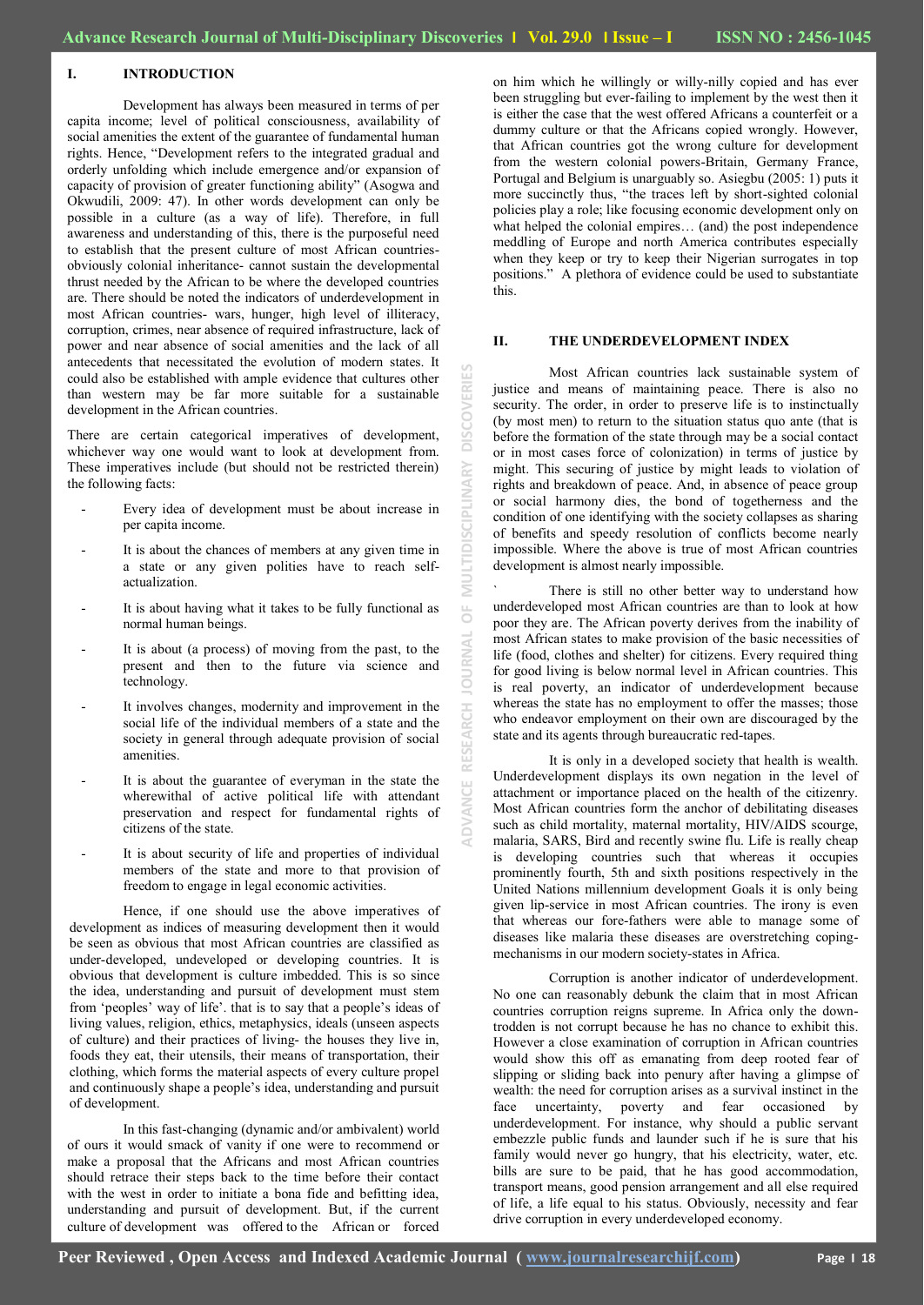Even in South Africa, recently xenophobia was an issue. Hence, it is only in underdeveloped countries like Africa that tribalism, ethnicity and sectionalism are issues. In Rwanda history may not forget the genocidal waves of the Hutus and the Tutsi in a hurry. Religious interest has torn Sudan apart, just as Congo, Liberia, Sierra Leone, Chad, etc. have not been spared the orgy of petty clannish politicking that smacks of stinking forms of underdevelopment. Development ushers in a higher form of patriotism in which ethnicity, section and tribe cease to be issues rather science, humanism, technological advancement and human empowerment become issues of commitment for which people are willing to live and die.

Another serious indicator of underdevelopment in most African countries is how insecure life is. Insecurity is a bedfellow of underdevelopment. The police are ill-equipped to protect lives and properties just as the judiciary struggles to survive not as the last hope of the common man but as the spurious arm of the holder of the executive office. Judges are only appointed to implement the wishes of the person or groups in power.

It is also in underdeveloped countries that education is placed on reserve or "K. I. V." – keep in view and non-priority projects such as construction of walk sites, building and renovation of residences of public servants and other such trivial issues are executed with dispatch. Functional education is sidetracked and delusive attempt at dancing to the gallery is always orchestrated.

In the search for a new world-order by countries of Africa sincerity in the attitude of the mind, attitude of conceptualization and mentality of approaches to issues which ultimately translate into a change in world-view, philosophy of life or culture is a categorical imperative. This underwrites the need for oriental philosophical ethics which galvanizes as it emphasizes the power of the individual in self-mastery.

### **III. TOWARDS A SUSTAINABLE DEVELOPMENT CULTURE**

It is an imperative also to emphasize that in search of a sustainable development culture a very first important step is to know that the world as seen if properly understood is the idea of emptiness. Put differently, imperceptibles (sunyata) is the matching description of that which portends to be the real world even though this may not be readily perceptible to the human senses, especially those molded in western cultural orientation. This is akin to Eboh"s idea of practical materialism "the ideology that places emphasis on the material rather than on the spiritual side of us", (1994: 16). Regrettably, it should also be known that "forms" as we make of the world are man"s formation (perception of these imperceptibles hence ultimately man uses these "forms" to represent the world as it is. These are only representations. Towards a sustainable culture of development the African needs a cultural orientation that would enable transcend these representations and be ushered into adamantine positive core values. According to Pirsig, "value, the leading edge of reality, is no longer an irrelevant offshoot of structure. Value is the predecessor of structure. It's the preintellectual awareness that gives rise to it. Our structured reality is preselected on the basis of value, and really to understand structured reality requires an understanding of the source from which it's derived" (1981: 255). This is however only possible in the culture of oriental world and oriental ethics to be precise.

### **IV. ORIENTAL PHILOSOPHICAL ETHICS**

Oriental refers to that which is from China, Japan or East Arian countries. Hence, orient refers to the eastern parts of the words. This is to say that oriental philosophy refers to the philosophical thoughts typical of Japan, China and other such eastern countries of the world. Orientalist is the term used to denote one who studies oriental thoughts. The converse oriental is the occidental which refers to that which is from the western world or Europe and America.

Oriental philosophy has sometimes been referred to or studied as Eastern philosophy. This is a broader term. This includes sundry philosophies of Asian countries such as India, China, Persia, Japan and Korea. The study of oriental or Eastern philosophy may also include Egyptian or Babylonia and Arabic or Islamic philosophy, which have also in many studies been considered as western philosophy.

Oriental philosophical ethics refers to principles of conduct as based on the worldview, philosophy and sometimes religious orientation of the people of the geographically eastern parts of the world. These geographically eastern parts of the world include India, China, Japan, Korea, Thailand, Singapore, etc. Another way of rendering oriental philosophical ethics could be rules of conduct made in oriental philosophy. These are bred and imbedded in oriental philosophies of Hinduism, Buddhism, Confucianism, Taoism etc, which are in the main ethno philosophical. These shape the beliefs and practical lives of the people as they shaped the cultures of these people.

Take Buddhism for instance, central to every Buddhist philosophy is the cardinal idea that every individual is chained to Maya (evil) which one has every need to be liberated from. This is on the basis that the individual needs to be aided towards escape and total emancipation from worldly sufferings as put in place by man"s own desire and ignorance- Hence, the four noble truths of Buddhism that there is suffering in the world, that the cause of man"s suffering is his ignorance, that an end can be put to suffering and that there are sure ways to put an end to suffering.

Sequel to the above, the ultimate end of every Buddhist ethics is helping the individual reach beyond earthly pains and sorrows as occasioned by inordinate desires. The Buddhist ethics exhorts every man thus: eliminate your desires and you will have eliminated anxiety. Hence, "The way of Gautama Sakyamuni (Buddha) is called the "middle path"; for it avoids extremes…Buddhism eschews the blind alleys to either side and conduces to an attitude that will of itself lead one to the transcendental experience… Buddhism attaches no serious importance to such knowledge as entangles men more tightly in the net of life" (Zimmer in Munitz 1958: 308)

Upholding right conduct (Dharma in Buddhism) and consequences of actions are central to most oriental philosophy. Thus, the commitment of oriental philosophical ethics is enthronement of individual and/or personal responsibility which accounts for collectivity, unanimism, harmony, group or community orientation and commitment as the ideals of conduct. These are to evolve as part and parcel of life, and as regulators of actions of everyman. There could be no better expression of ethics as a practical science, it is a lived ethics. No doubt, Buddha discovered that the reality behind phenomena of the universe was the idea of non-permanence and co-existence of everything hence interdependence is life"s greatest truth. More so as craving is the cause of human suffering.

### **V. EVOLUTION OF A NEW DEVELOPMENT CULTURE**

### (1) Conquering the self

**ADVANCE RESEARCH JOURNAL OF MULTIDISCIPLINARY DISCOVERIES**

ö

ē

**MULTID** 

 $\overline{\overline{\mathsf{P}}}$ 

The first role of oriental philosophic ethics in the evolution of an ideal development culture in underdeveloped nations as found in Africa is helping man in Africa to conquer the self. Annihilation or conquest of the self in its desires will put an end to human suffering. For oriental philosophy man is man only in mastery of himself and in having the ability to conquer the desires and passions he has for the material: man must seek the riddance of egoistic delusions, freedom from the chains of worldly things and endless rebirth as brought upon him through the cravings of the self for the material in order to attain "release" or eternal bliss or nirvana. Emphatically oriental ethics would help man in Africa towards conquering his unlimited attraction to and inordinate love of material things. "As in the teaching of the sankhya, an involuntary state of mind common to all creatures is